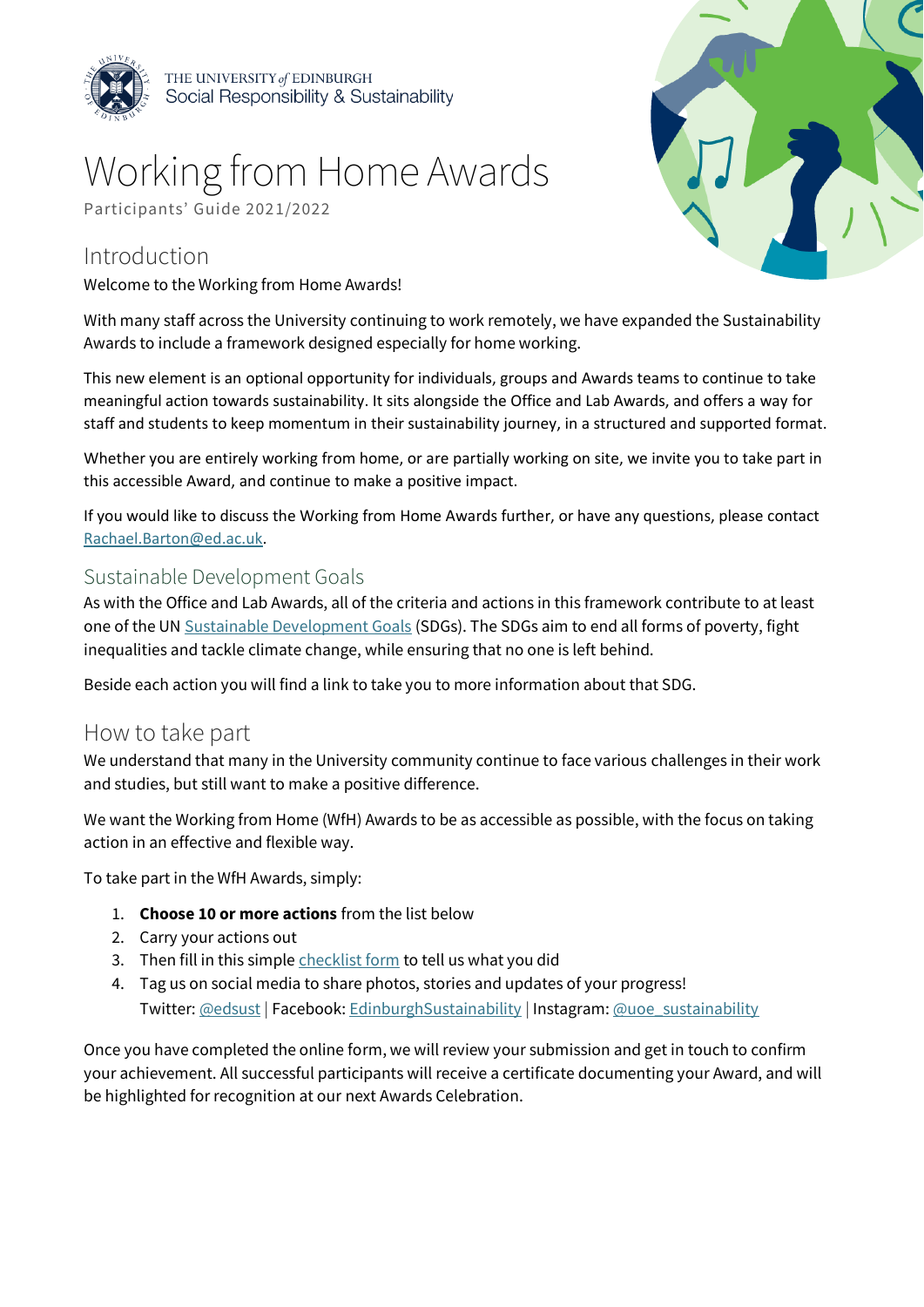#### Timeline

There is no fixed timeline for the Awards this year, and so you can complete the WfH at your own pace. We would recommend trying to complete your actions within a six-month period, and if you want to be recognised at the next Awards Celebration, complete by the end of March.

Note – actions must have been carried out during the 2021 or 2022 calendar years (not restricted to the academic year).

#### Ready to do even more?

Once you have completed the Working from Home Awards, there are a wide range of further activities, projects and training courses you can get involved in.

Consider:

- Joining our other [Sustainability](https://www.ed.ac.uk/sustainability/staff/be-part-of-the-sustainability-awards/enter-the-lab-awards) Awards
- Joining the [Sustainability Champions Network](https://www.ed.ac.uk/sustainability/staff/volunteer/staff-sustainability-champion) open to both staff and students
- Taking [a training course](https://www.ed.ac.uk/sustainability/staff/training) such as Taking Action for a Sustainable World, or Carbon Literacy training
- Attending a[n event](https://www.ed.ac.uk/sustainability/events)

## Working from Home actions and criteria

Choose **10 or more** of the following 27 actions to complete.

| <b>Theme</b>          | <b>Action</b>                                                                  | <b>Links to Sustainable</b><br><b>Development Goal</b>                            |
|-----------------------|--------------------------------------------------------------------------------|-----------------------------------------------------------------------------------|
| <b>Communications</b> | Take an online training course                                                 |                                                                                   |
| & Engagement          | e.g. Taking Action for a Sustainable World,<br>Carbon Literacy, Modern Slavery | QUALITY<br>Education<br>13 GLIMATE<br><b>2</b> RESPONSIBLE<br>Δ<br>AND PRODUCTION |
|                       | Write a case study for SRS on previous<br>projects                             | 13 GLIMATE                                                                        |
|                       | Join the Sustainability Champions Network                                      | 13 GLIMATE                                                                        |
|                       | Attend SRS hosted online events                                                | 13 GLIMATE                                                                        |
|                       | Calculate your personal carbon footprint<br>(using the WWF tool)               | 13 GLIMATE                                                                        |
|                       | Watch an environmental/social justice<br>documentary                           | 13 GLIMATE                                                                        |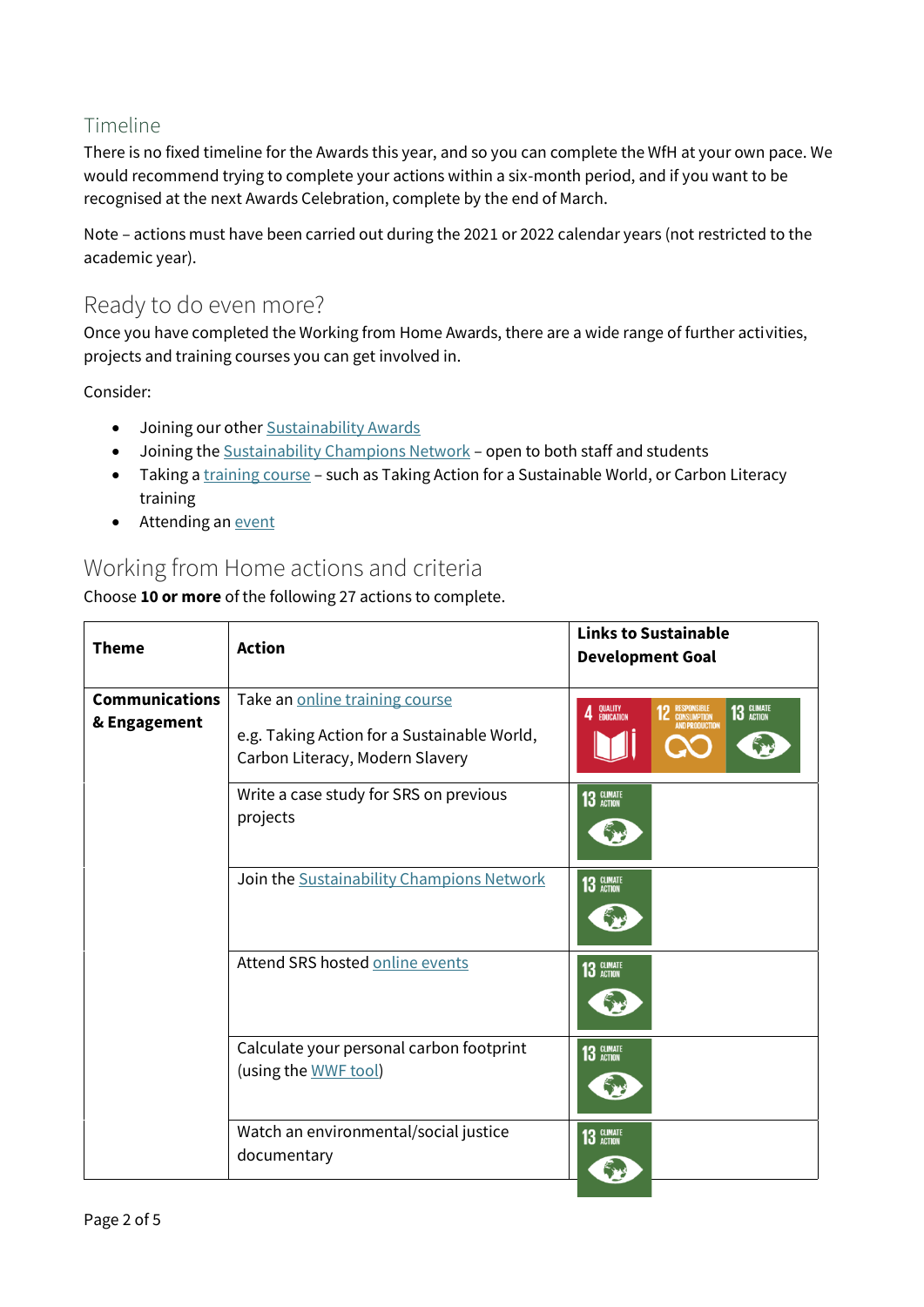|                                      | Volunteer - you can use the special leave<br>policy to take one day of leave per year to<br>volunteer                                                                                                                            | 13 GLIMATE<br><b>17</b> PARTNERSHIPS                                                           |
|--------------------------------------|----------------------------------------------------------------------------------------------------------------------------------------------------------------------------------------------------------------------------------|------------------------------------------------------------------------------------------------|
|                                      | Set up or maintain an online Sustainability<br>notice board, sharing ideas and news with<br>colleagues                                                                                                                           | 13 GLIMATE                                                                                     |
|                                      | Set up an office Green Team or Sustainability<br>committee for the department                                                                                                                                                    | 13 GLIMATE                                                                                     |
|                                      | Run a group charity/fundraising activity<br>(Covid-safe)                                                                                                                                                                         | REDUCED<br>INEQUALITIES                                                                        |
| <b>Resource</b><br><b>Efficiency</b> | Carry out comprehensive recycling of all<br>paper, plastic, glass, metal and other<br>materials                                                                                                                                  | IND PRODUCTIO                                                                                  |
|                                      | Take steps to reduce food waste                                                                                                                                                                                                  | 2 ZERO<br>RESPONSIBLE<br>Consumption<br>And production                                         |
|                                      | Reduce use of single-use plastic e.g. food<br>wrappers                                                                                                                                                                           |                                                                                                |
| <b>Travel</b>                        | Give cycling a go, and consider for future<br>journeys e.g. take a bike maintenance class,<br>hire a bike, swap a journey to travelling by<br>bike instead of your usual method<br><b>Staff Cycling Community Teams chatroom</b> | 13 GLIMATE                                                                                     |
| <b>Energy</b>                        | Turn off all electronic items when not in use,<br>including at the end of the day and<br>lunchtimes e.g. lights, monitors,<br>computers/devices                                                                                  | AFFORDABLE AND<br>CLEAN ENERGY<br>13 GLIMATE<br>RESPONSIBLE<br>Consumption<br>And Production   |
|                                      | Only heat the room you (and any other<br>members of the household) use during the<br>day                                                                                                                                         | AFFORDABLE AND<br>Clean Energy<br>2 RESPONSIBLE<br>CONSUMPTION<br>AND PRODUCTION<br>13 GLIMATE |
|                                      | Think of an idea for the Sustainable Campus<br>Fund - draft a proposal, get departmental<br>approval, submit application                                                                                                         | AFFORDABLE AND<br>CLEAN ENERGY<br><b>9</b> INDUSTRY, INNOVATION<br><b>IND PRODUCTION</b>       |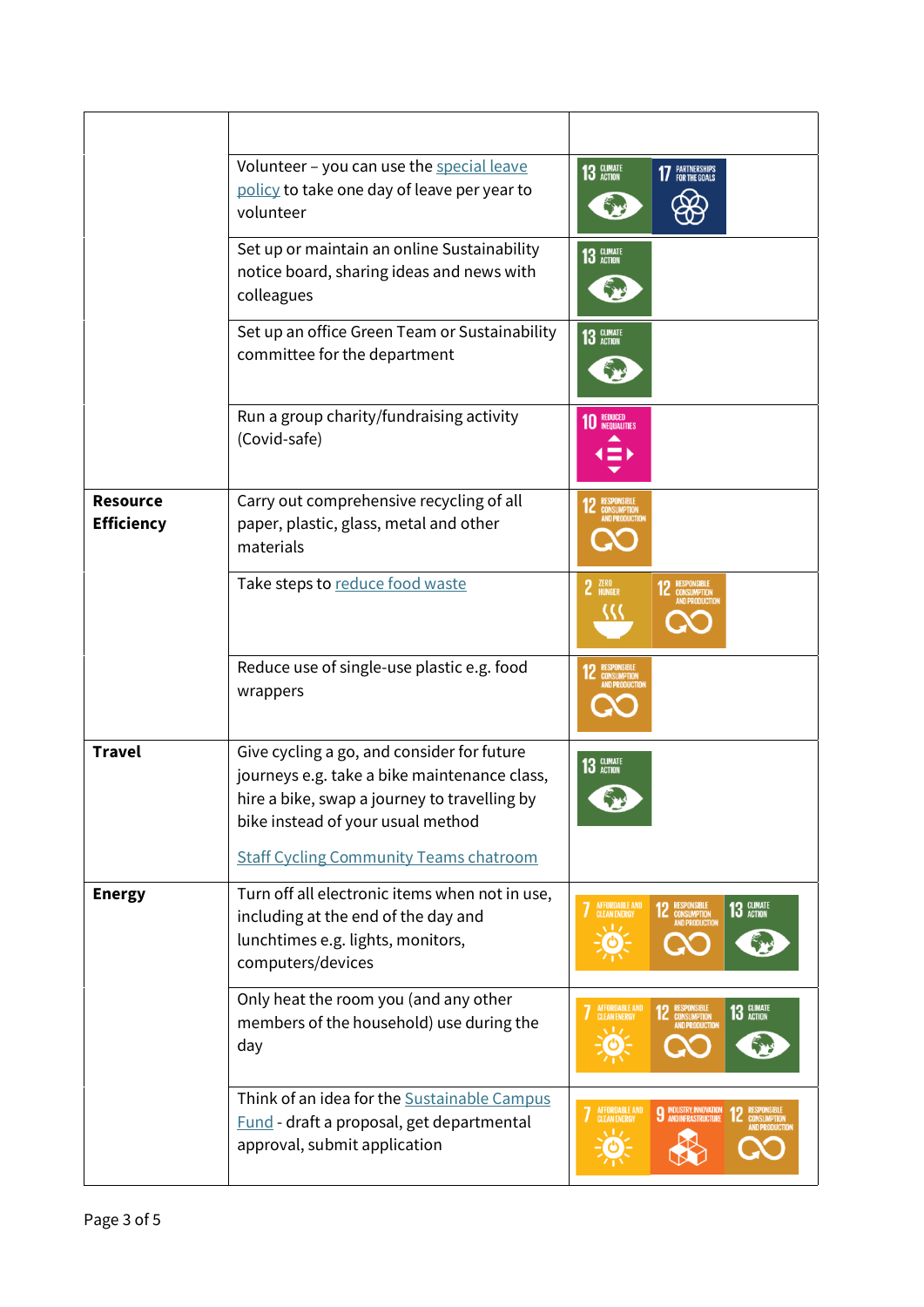| <b>Purchasing</b>            | Buy fair trade tea, coffee, sugar, hot<br>chocolate for your breaks - from Fairtrade<br>certified at supermarkets to specialist coffee<br>delivery services     | 1 NO<br>POVERTY<br>DECENT WORK AND<br>Economic Growth<br><b>5</b> GENDER<br><b>A.A.M</b><br><b>13 GLIMATE</b><br><b>10 REDUCED</b><br><b>2</b> RESPONSIBLE<br>CONSUMPTION<br>AND PRODUCTION<br>PARTNERSHIPS<br>For the goals |
|------------------------------|-----------------------------------------------------------------------------------------------------------------------------------------------------------------|------------------------------------------------------------------------------------------------------------------------------------------------------------------------------------------------------------------------------|
|                              | Buy more sustainable options for any<br>necessary work items                                                                                                    | 13 GLIMATE<br>RESPONSIBLE<br>Consumption<br>And Production                                                                                                                                                                   |
| Health &<br><b>Wellbeing</b> | Include regular movement into your working<br>day - stretching, going for a walk, screen<br>breaks<br>Sport & Exercise have advice on staying<br>active at home | <b>3</b> GOOD HEALTH<br><b>3</b> AND WELL-BEING                                                                                                                                                                              |
|                              | Set up a remote walking group                                                                                                                                   | <b>3</b> GOOD HEALTH<br><b>3</b> AND WELL-BEING                                                                                                                                                                              |
|                              | Try more plant-based food options e.g. plant<br>milk, vegan lunches                                                                                             | <b>3</b> GOOD HEALTH<br><b>3</b> AND WELL-BEING<br>$2$ $ERO$ HUNGER<br><b>RESPONSIBLE</b><br>13 GLIMATE<br><b>14 LIFE</b> BELOW WATER                                                                                        |
|                              | Share healthy recipe ideas                                                                                                                                      | <b>3</b> GOOD HEALTH<br><b>3</b> AND WELL-BEING<br>2 <b>ZERO</b> HUNGER                                                                                                                                                      |
|                              | Take part in mental wellbeing focused<br>activities e.g. events/courses from the<br>Chaplaincy                                                                  | <b>3</b> GOOD HEALTH<br><b>3</b> AND WELL-BEING<br><b>REDUCED</b><br><b>INEQUALITIES</b>                                                                                                                                     |
|                              | Share resources and ideas for maintaining<br>health and mental wellbeing                                                                                        | <b>3</b> GOOD HEALTH<br><b>3</b> AND WELL-BEING<br><b>10 REDUCED</b>                                                                                                                                                         |